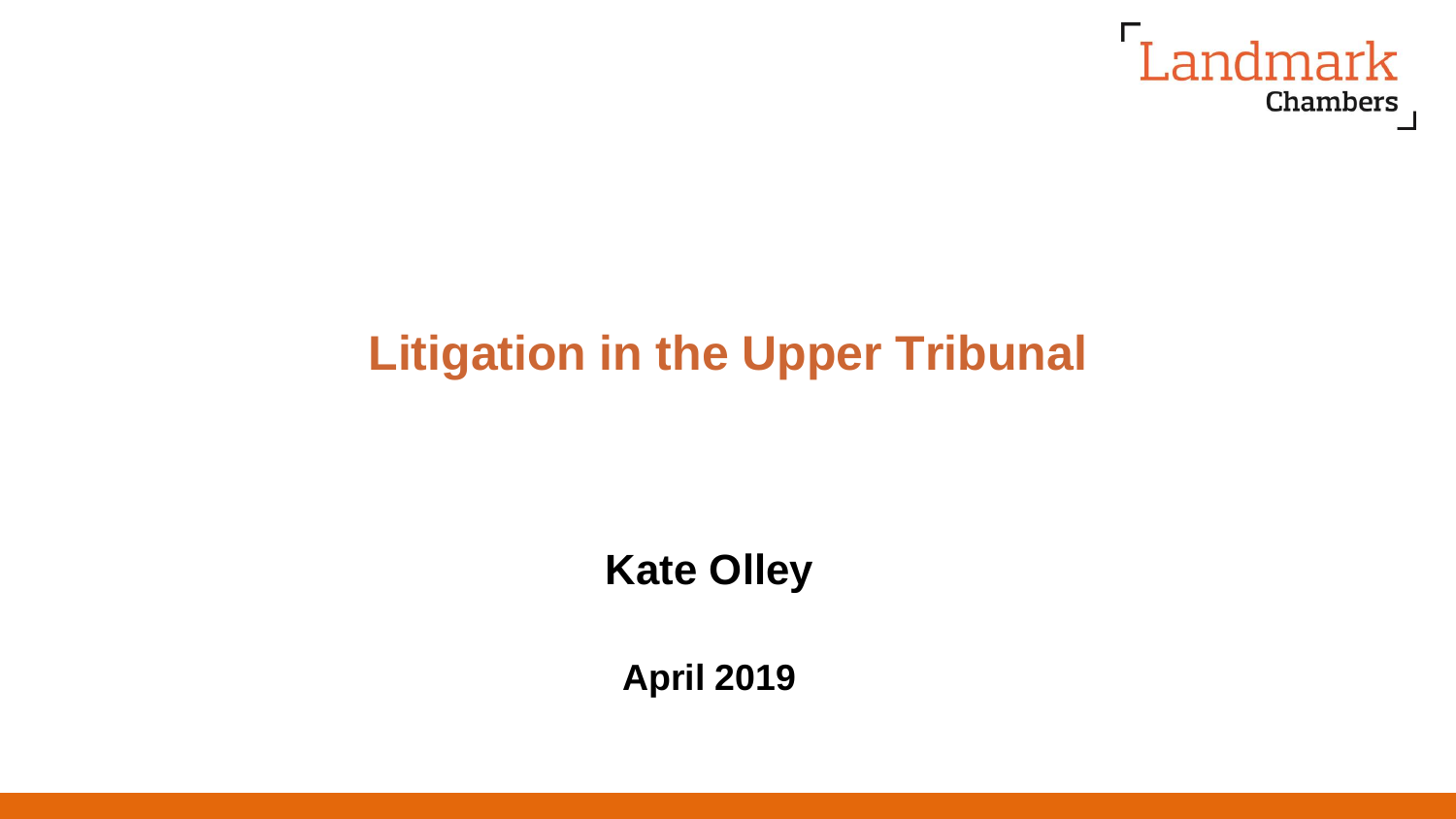### **Gardiner & Theobald**

Chambers

- *Gardiner & Theobald LLP v Mr. David Jackson (VO)* [2018] UKUT 253 (LC)
	- obligations of an expert in relation to success-related fees
	- circumstances in which success-related fees are acceptable

Surveyors instructed 'to provide a comprehensive rating service' for a portfolio of properties including the subject hereditament office block on Tottenham Court Road

The fee arrangements in the case:

- The firm of surveyors had agreed to conduct all rating work for G&T on a CFA ('no win no fee'): the surveyors would be paid a % of any savings made
- Expert witness work was to be paid for separately, *but the firm remained entitled to the success fee where the proceedings secured savings for the client*
- However, the expert had- twice- declared that he was not 'instructed under any conditional or other success-based fee arrangement'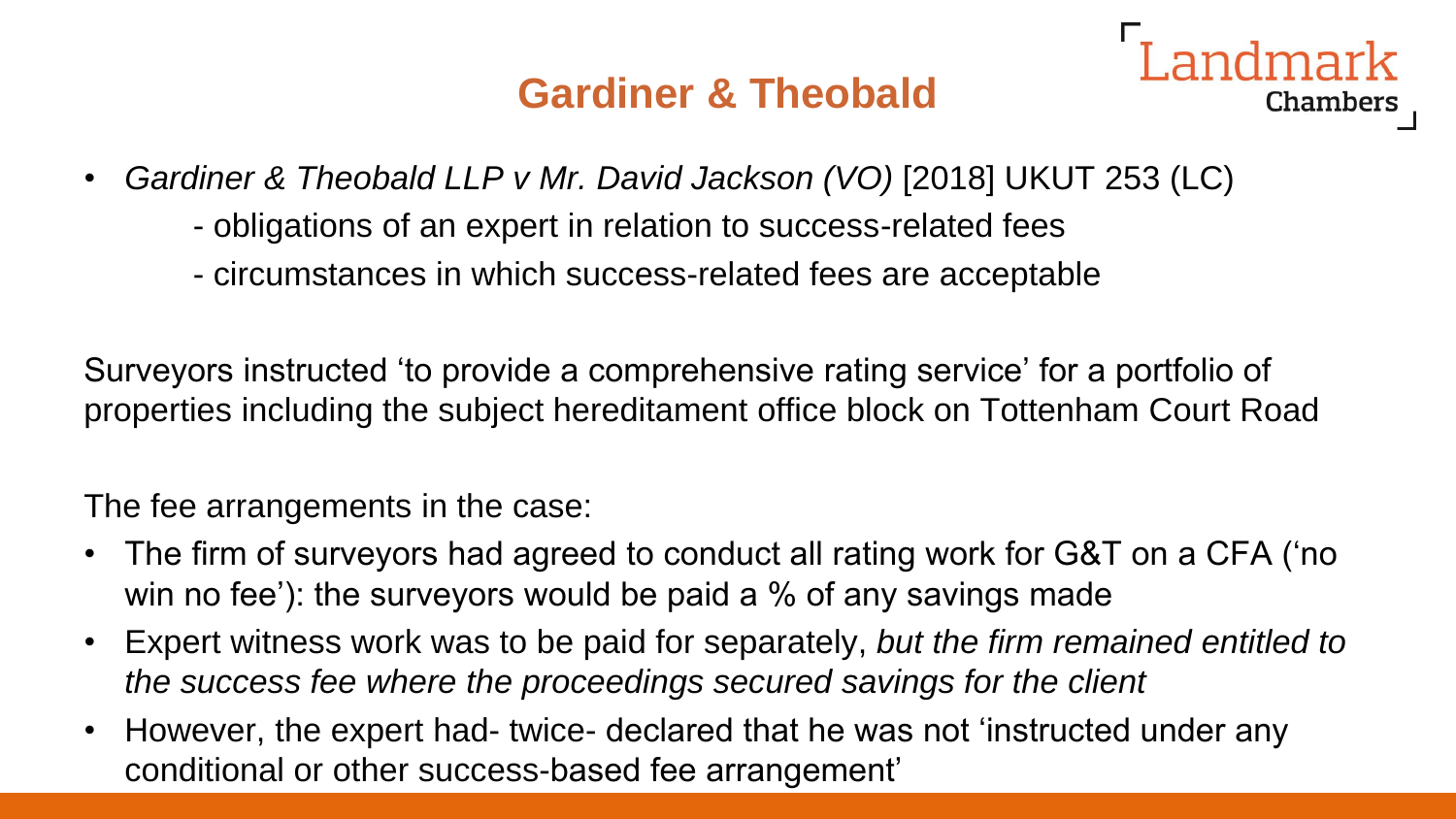## Landmark **President of the Tribunal's introduction to the case: Chambers**

- The decision is "concerned with important matters of principle affecting the conduct of experts, including surveyors, who undertake the vitally important role of providing expert reports and evidence in appeals or references before this Tribunal.
- Does the obligation to declare a success-related fee arrangement apply to remuneration not only for services as an expert witness, but also for services provided by that expert (or the practice for which he or she works) other than as an expert witness, whether before or during the currency of those proceedings?
- To what extent may success-related fees be compatible with an expert's obligation to the Tribunal to act independently?"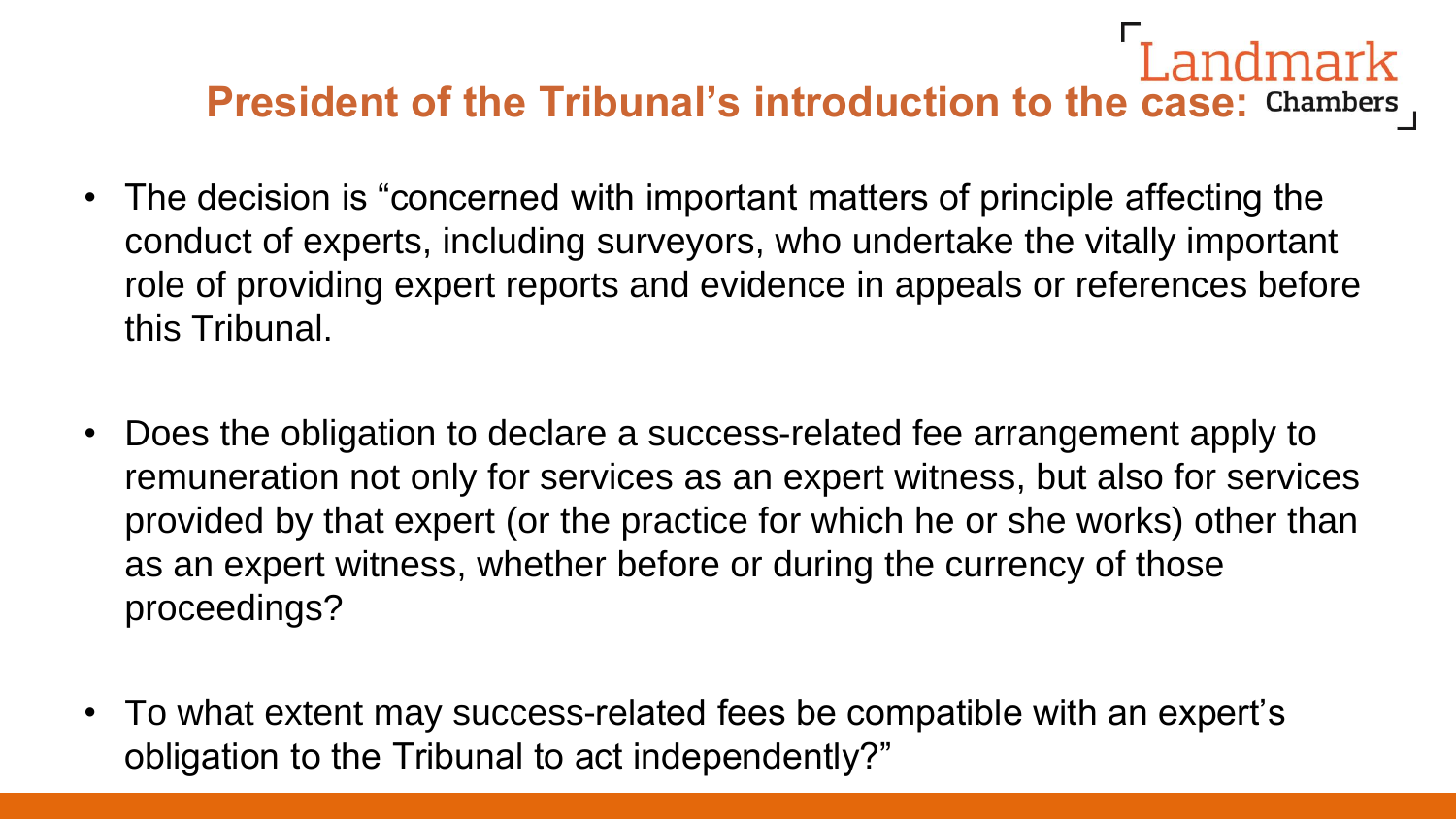#### **Importance of an expert's duty of independence Chambers**

- The civil courts have concluded that it is only 'in a very rare case indeed' that the evidence of an expert acting under a contingency fee agreement will be considered by the court
- Lord Phillips in *Factortame v SST* (para 73):
	- "To give evidence on a contingency fee basis gives an expert, who would **otherwise be independent**, a **significant financial interest in the outcome** of the case. As a general proposition, such an interest is highly undesirable. In many cases the expert will be giving an **authoritative opinion on issues that are critical to the outcome** of the case. In such a situation the **threat to his objectivity** posed by a contingency fee agreement may carry greater **dangers to the administration of justice**  than would the interest of an advocate or solicitor acting under a similar agreement."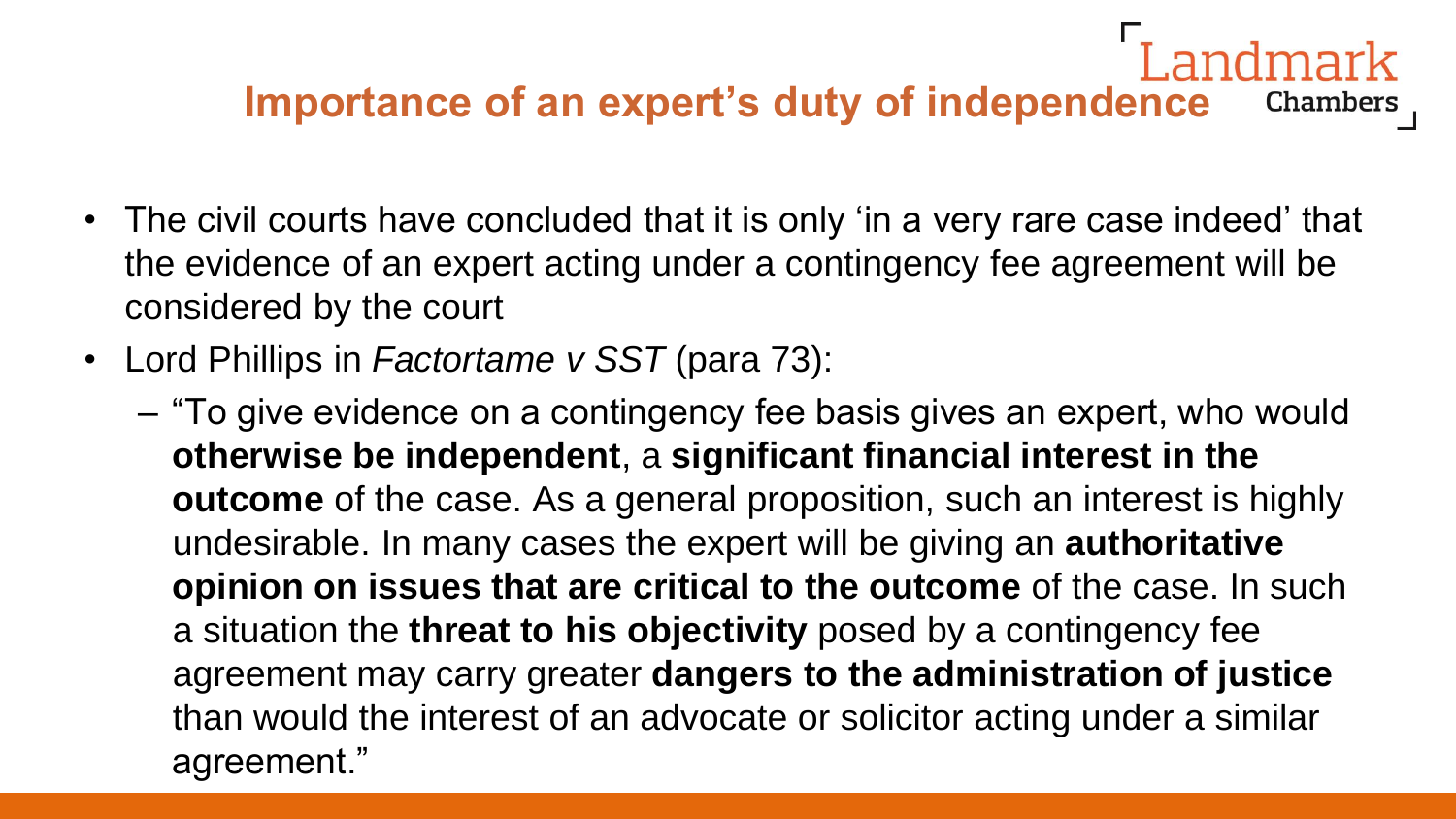#### **Did the Tribunal come to the same conclusion:** Chambers

- No, it stopped short of saying that. Instead:
	- Expert evidence given under a conditional fee agreement would not be excluded
	- But the basis under which an expert was acting might go to the weight to be attributed to their evidence
	- This would be decided in a future case
- The failure to disclose the CFA in sufficient detail was "wholly unacceptable"; the issue was referred to RICS to take any further action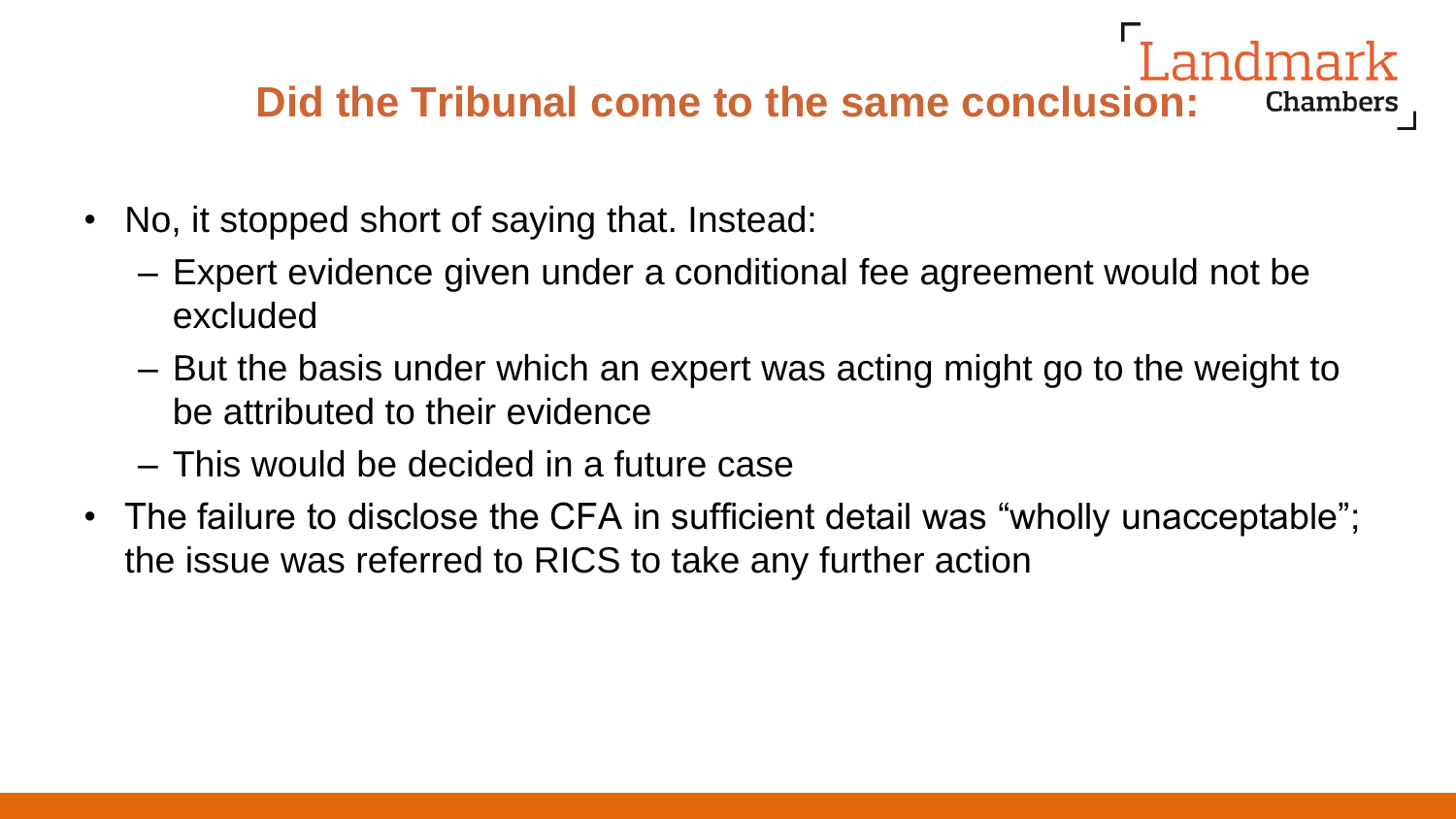### **Concerns about independence in the case**

- The fee arrangement gave the expert "a direct financial interest" in the assessment of RV which could undermine the "independence and impartiality" required for the Tribunal hearing
- No adverse findings made in this case
- Should only exceptionally be any need for going through a *Hamid-*style procedure as adopted by High Court: opportunity for person/practice involved to explain why the case should not be referred to the professional body and to
	- put forward an explanation
	- identify lessons learned and actions taken
	- give assurances about steps to be taken to prevent future repetition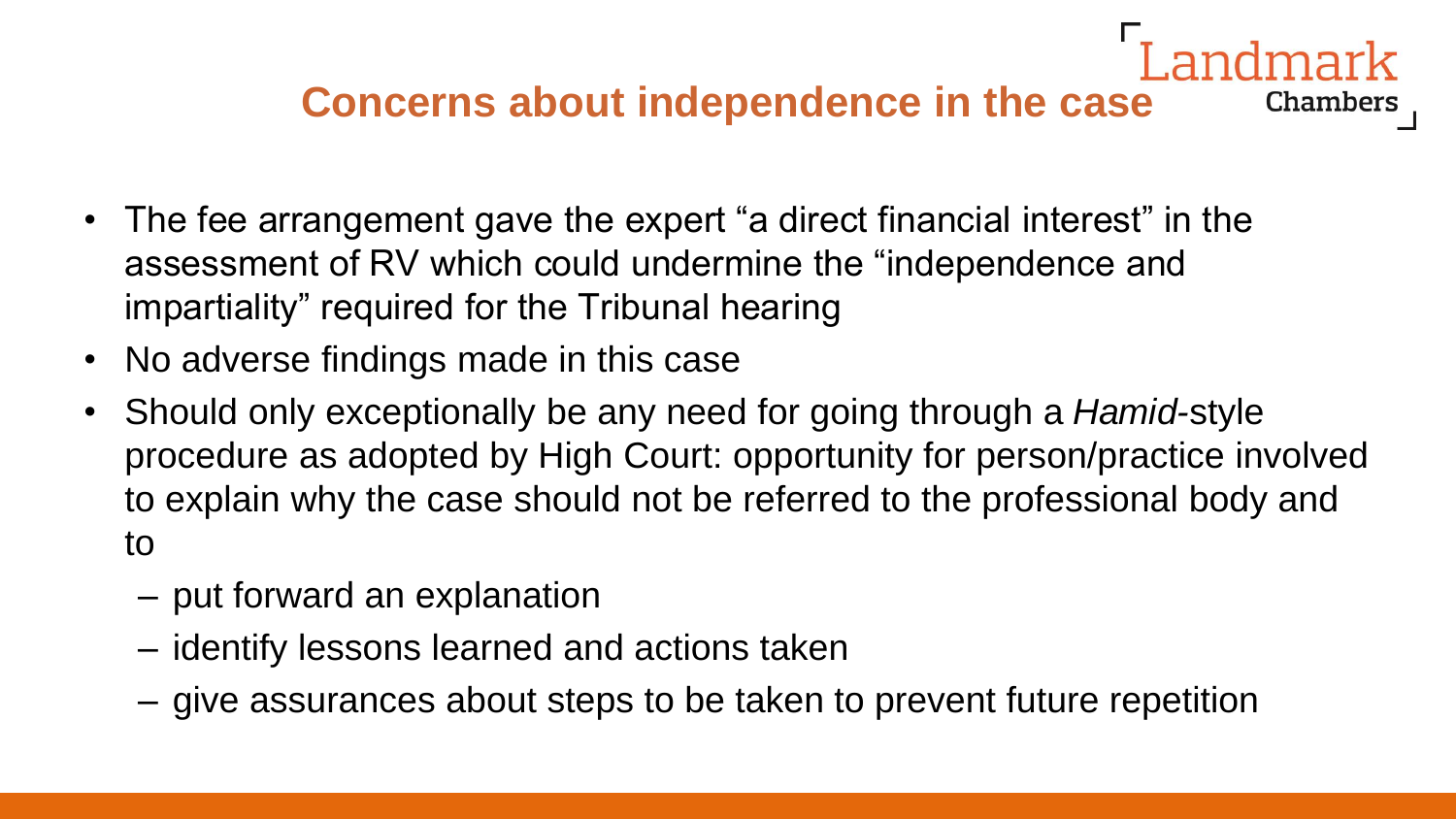#### **Practical implications: transparency is key Chambers**

- For expert witnesses appearing before the Upper Tribunal:
	- Declare any success-related fee at any early stage (Lord Phillips in *Factortame* also said that a party wanting to instruct an expert on a contingency fee basis should tell the court as soon as possiblepermission for that would then be decided in the course of case management)
	- Do not simply rely on the firm's standard terms of engagement as securing compliance with the rules – they will not override or detract from the obligations which **each expert personally owes**. The expert's declarations in their report must not be treated as a 'mere formality' nor as 'something which may be dealt with perfunctorily'
	- Tribunal gave guidance on interpretation of RICS' Practice Statement 'Surveyors acting as expert witnesses'; found it to be inconsistent with the fee arrangements in place'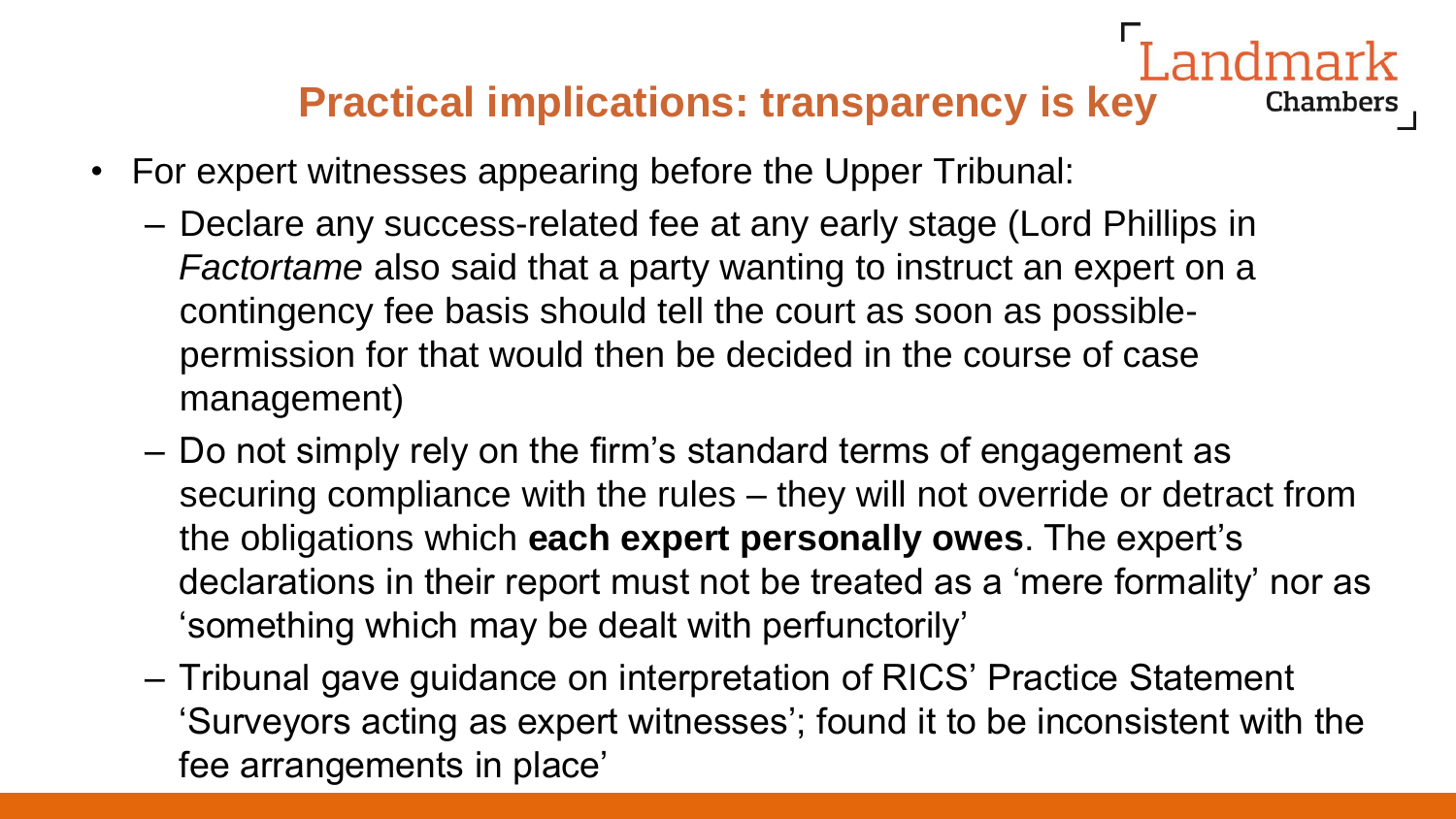### **Practical implications**

- For firms who employ expert witnesses appearing before the Upper Tribunal:
	- Firms normally instructed under any form of CFA placed in a difficult position
	- Risk, in persisting with current arrangements, that any expert evidence required to be given will be excluded or given no (or reduced) weight
	- Could either:
		- Remove any element of success-related fee from their fee structure
		- Retain it but make it clear that it will be recoverable *only* where the case is settled in advance of the preparation of any expert witness evidence
		- If that point arrives, commute work done to that point to a fixed fee (though does this assuage concerns about objectivity in relation to those earlier stages?)
		- Apply an hourly rate going forward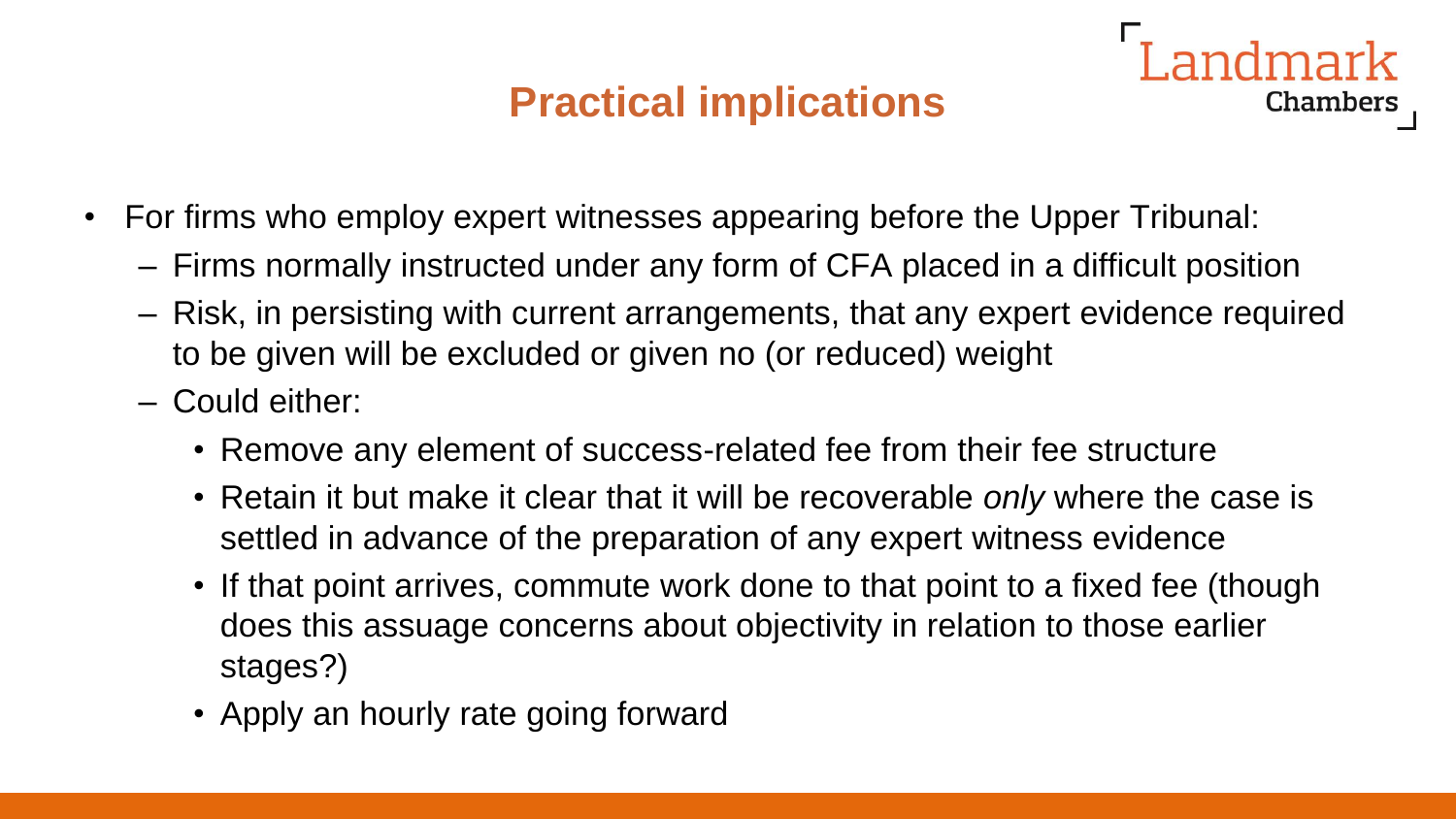#### **Practical implications**

- Impact of that approach combined with 'Check, challenge, appeal'
- Previous practice- proposal made, precursor to lengthy negotiation process
- Now- evidence (including expert evidence) provided up front with the proposal (the challenge stage)
- Success-related fees will come to an end at the proposal point
- Would any concern be reduced if the other side also used experts employed on a CFA basis?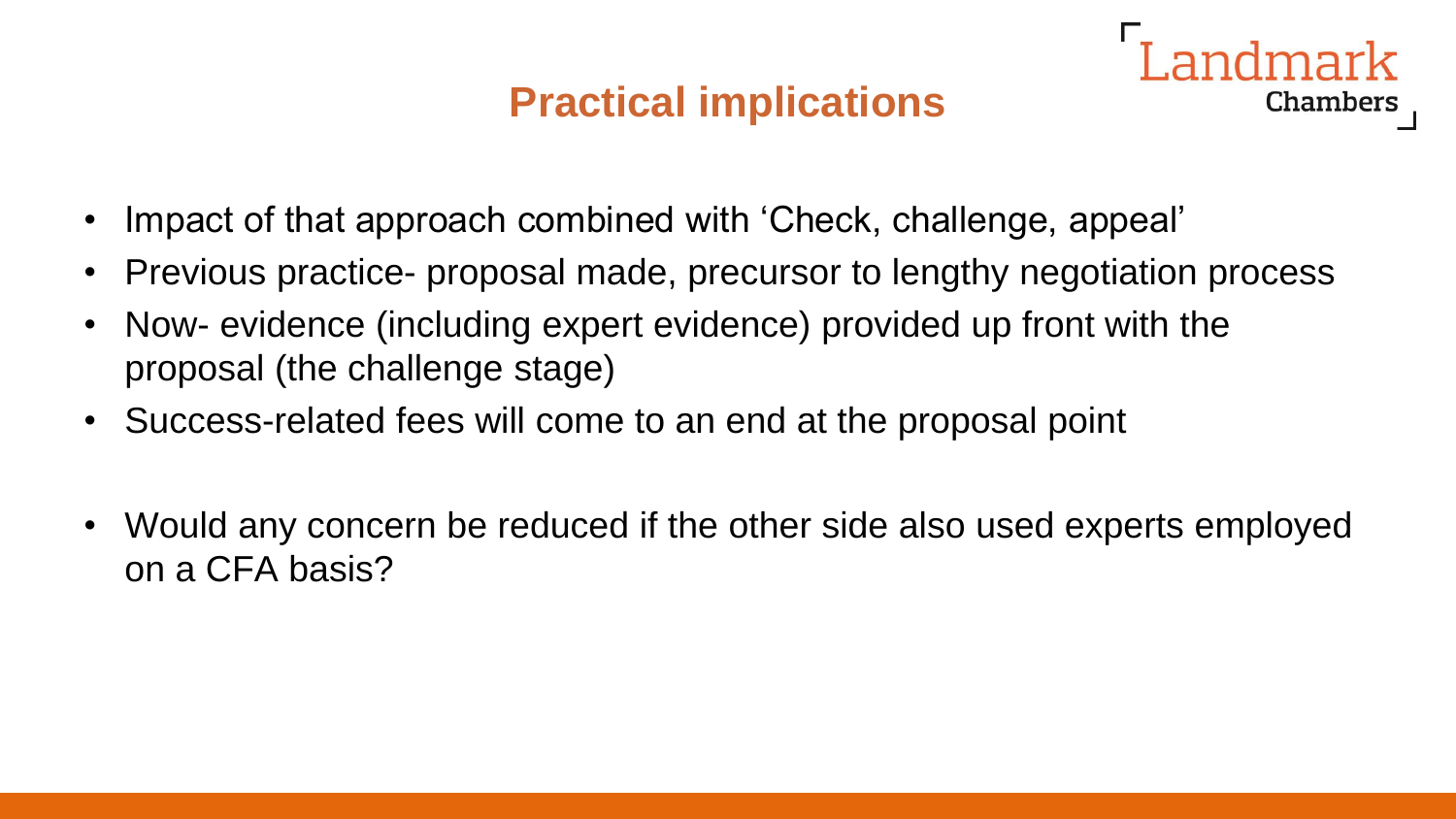

**Chambers** 

• Planned to review the Practice Statement Surveyors Acting as Expert Witnesses (4<sup>th</sup> ed publication), to consider whether its wording and the related advisory guidance should be made more specific to provide further clarity on RICS' expectations in respect of expert witness appointments and wider fee earning relationships, with a public consultation to be taken on the draft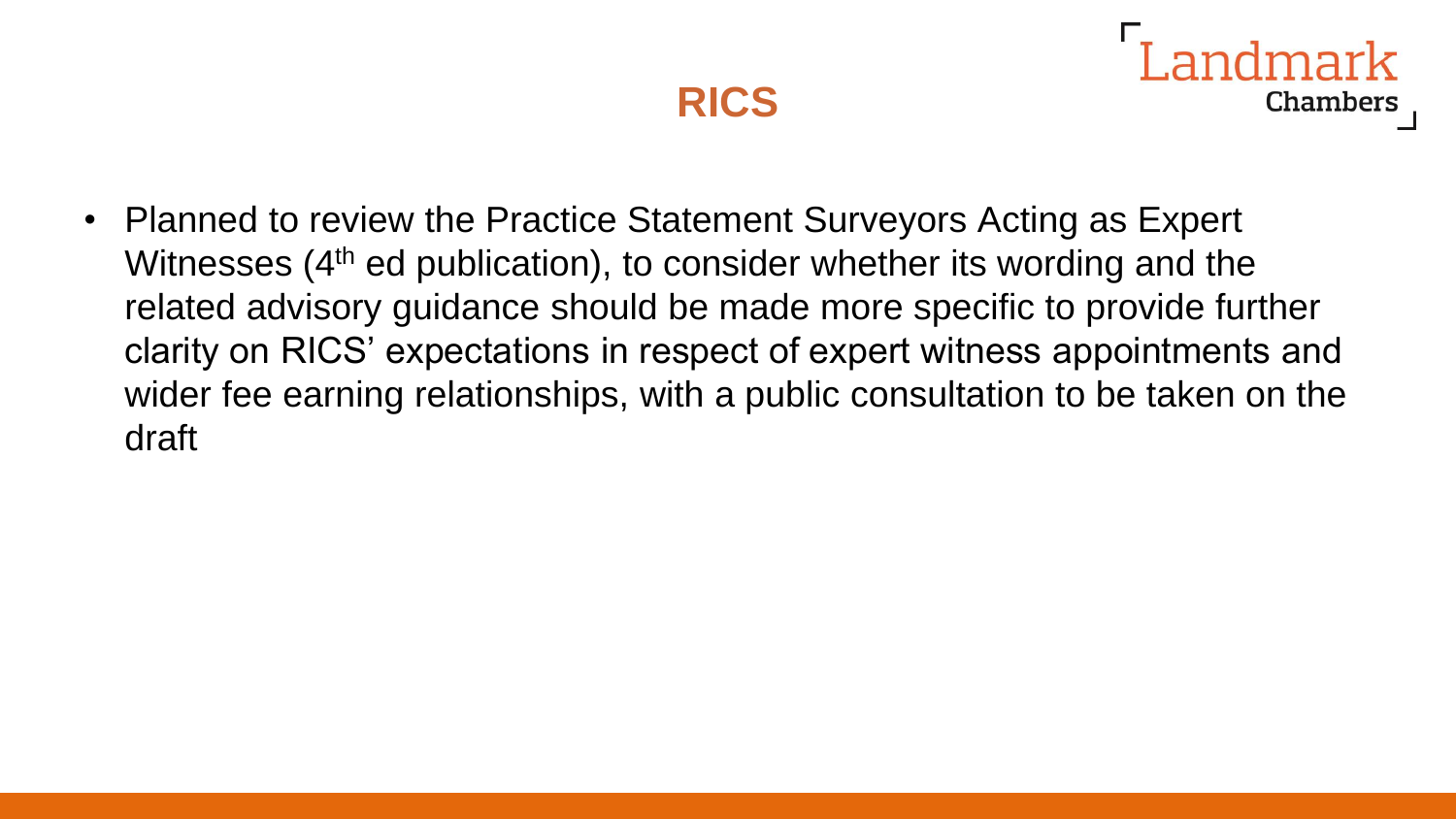## **Merlin**

- **Landmark** Chambers
- Merlin Entertainments Group Ltd v Wayne Cox (VO) [2018] UKUT 0406
- Status of the evidence given by the surveyor: was not confined to factual evidence and was treated as containing expert opinion evidence given in his expertise as a surveyor in dealing with the rating value of hereditaments such as Alton Towers (the instant case)
- Application for his evidence to be treated as such was granted, but M then on reflection limited his evidence to evidence of fact
- "Neither the email nor the statement of Mr W said anything to indicate that his firm's fees were dependent on the outcome of the appeal"
- Tribunal was unaware of that background when raising the status of the evidence at the outset of the hearing
- Given its provisional view that it was an expert report, it directed the filing of an addendum with the RICS expert witness declarations
- It was then indicated that that would not be possible, as Mr W had entered into a CFA dependent on the outcome of the appeal
- This was why Mr W had elected to have his statement treated as evidence of fact; the Tribunal confirmed this was "misconceived"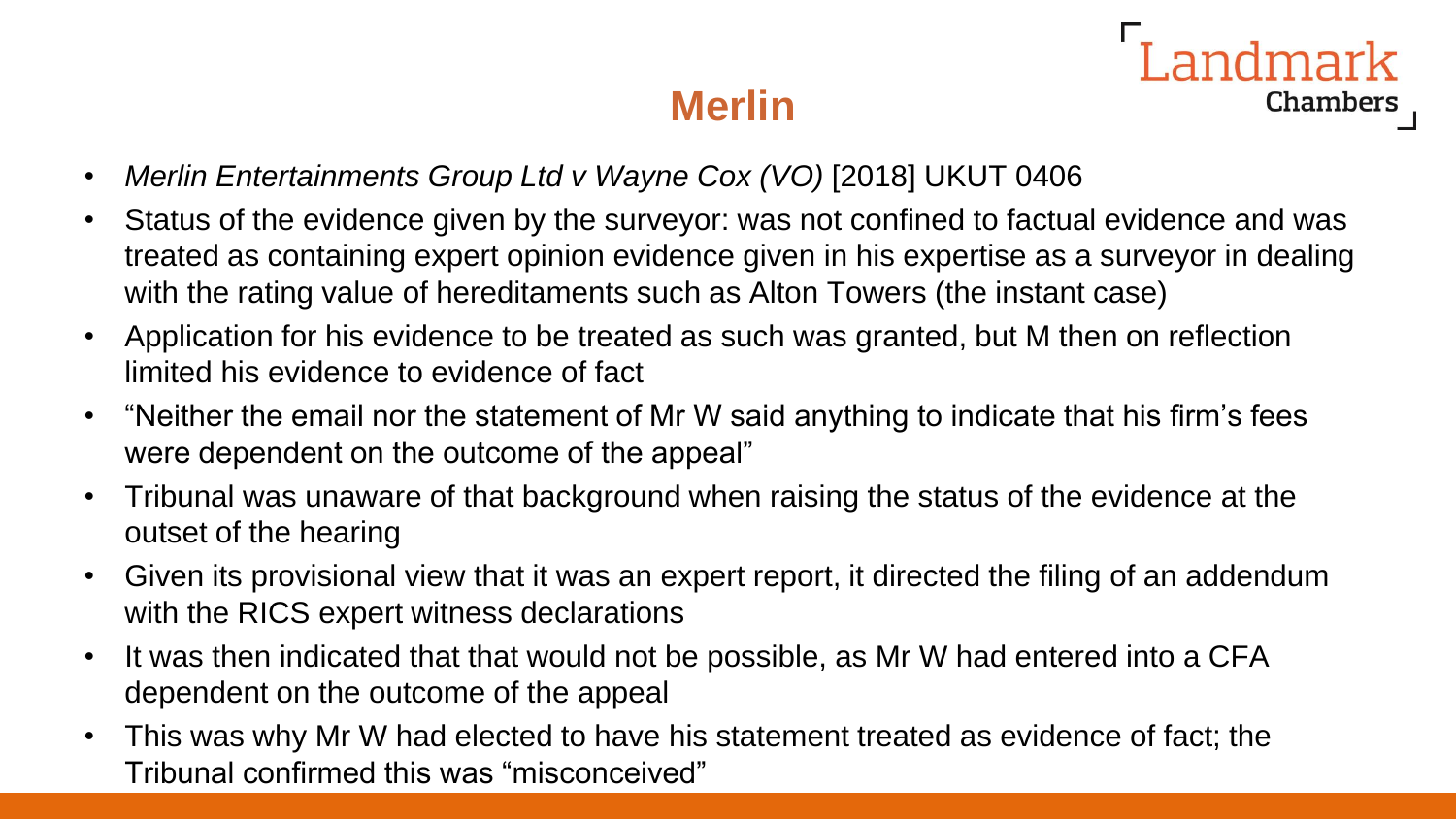### **Abuse of process/avoidance of** *Gardiner*

**Chambers** 

- Tribunal found the only reason for changing tack and purporting to give evidence on a purely factual basis was to circumvent the effect of the decision in *Gardiner & Theobald* "including the important requirement to inform the Tribunal (and any other party) about any relevant contingency fee arrangement"; the view had been taken that there was no need to alter the fee arrangements if Mr W was giving factual evidence only
- In these circumstances, the Tribunal "formed the provisional view that this was an abuse of the Tribunal's process"

"The appellant suggests that the steps it then took were designed to *comply* with *Gardiner*. Instead, we take the view that it is plain they were taken to avoid the effect of that decision, knowing full well that a relevant conditional fee arrangement was in place. The object was to avoid disclosing that arrangement to the Tribunal in case that might affect, for example, the weight to be given to that evidence. In the circumstances, we see no reason to modify our provisional view that this attempt to present Mr Wilford's witness statement as purely factual evidence was an abuse of its process."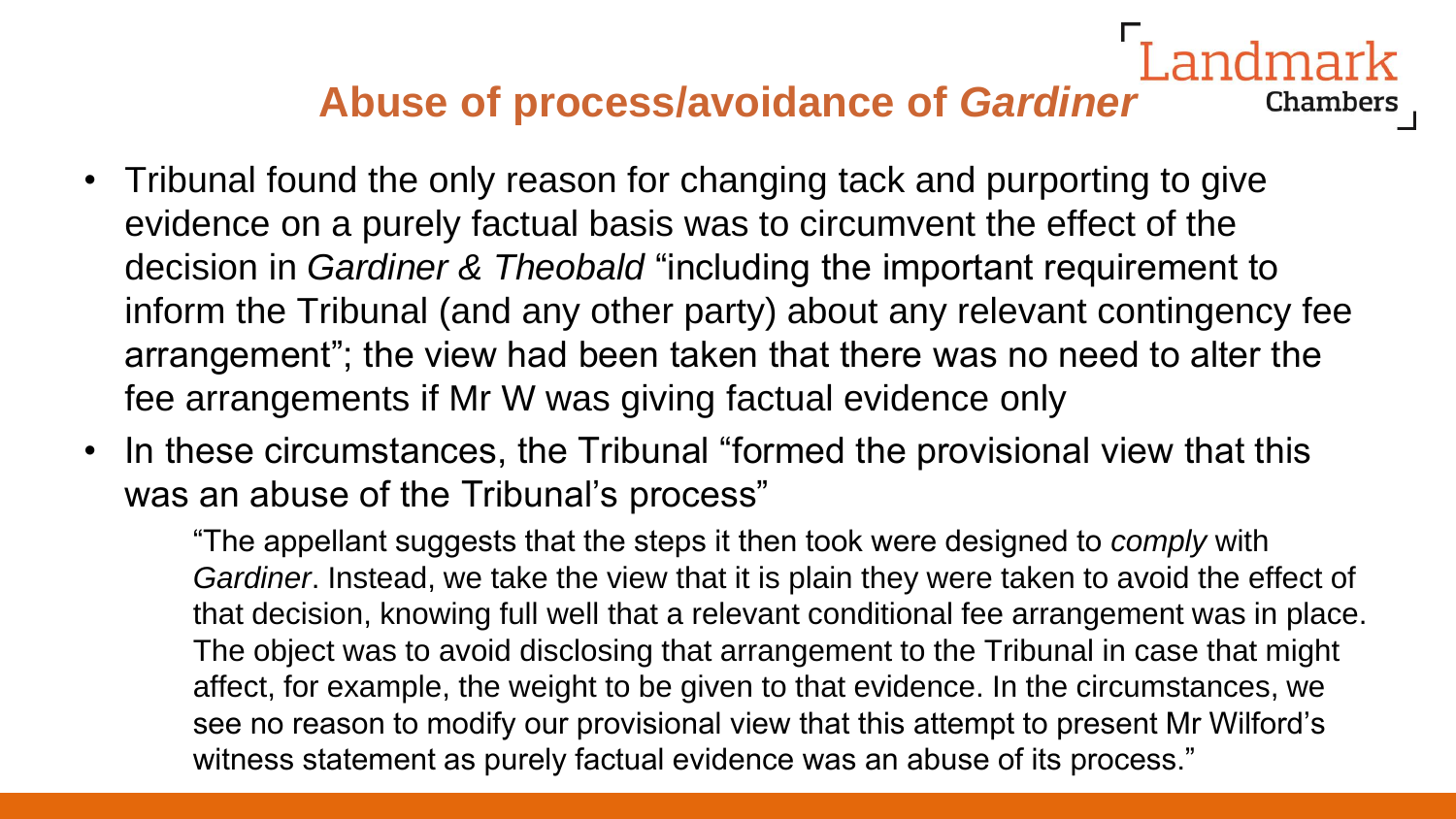### **Duty of independence applies to factual evidence too**



"It should have been plain from the reasoning in *Gardiner* that that decision affected experts, such as surveyors, disclosing information and giving evidence on factual issues and not simply matters of expert opinion."

Landmark

Chambers

• An expert giving purely factual evidence- unusual though that is- owes to the Tribunal the same duty of independence

"Expert opinion evidence often depends upon an expert identifying and assembling the factual material upon which his or her expert opinion is based. **The danger of non-disclosure of relevant information**, and the risk of that being **influenced by the financial interest** of an expert, or his firm, in the success of the client's case, is **common to both situations** and potentially affects the ability of the court or tribunal to place reliance upon that expert's evidence, in relation to either fact or opinion. As a matter of principle, it seems to us that it cannot be right for an expert to present even purely factual evidence, whether contested or not, without disclosing to the court or tribunal (and to other parties), that he is, or may become, entitled to remuneration dependent on the outcome of the proceedings in which that evidence is given, irrespective of the precise services to which that fee relates."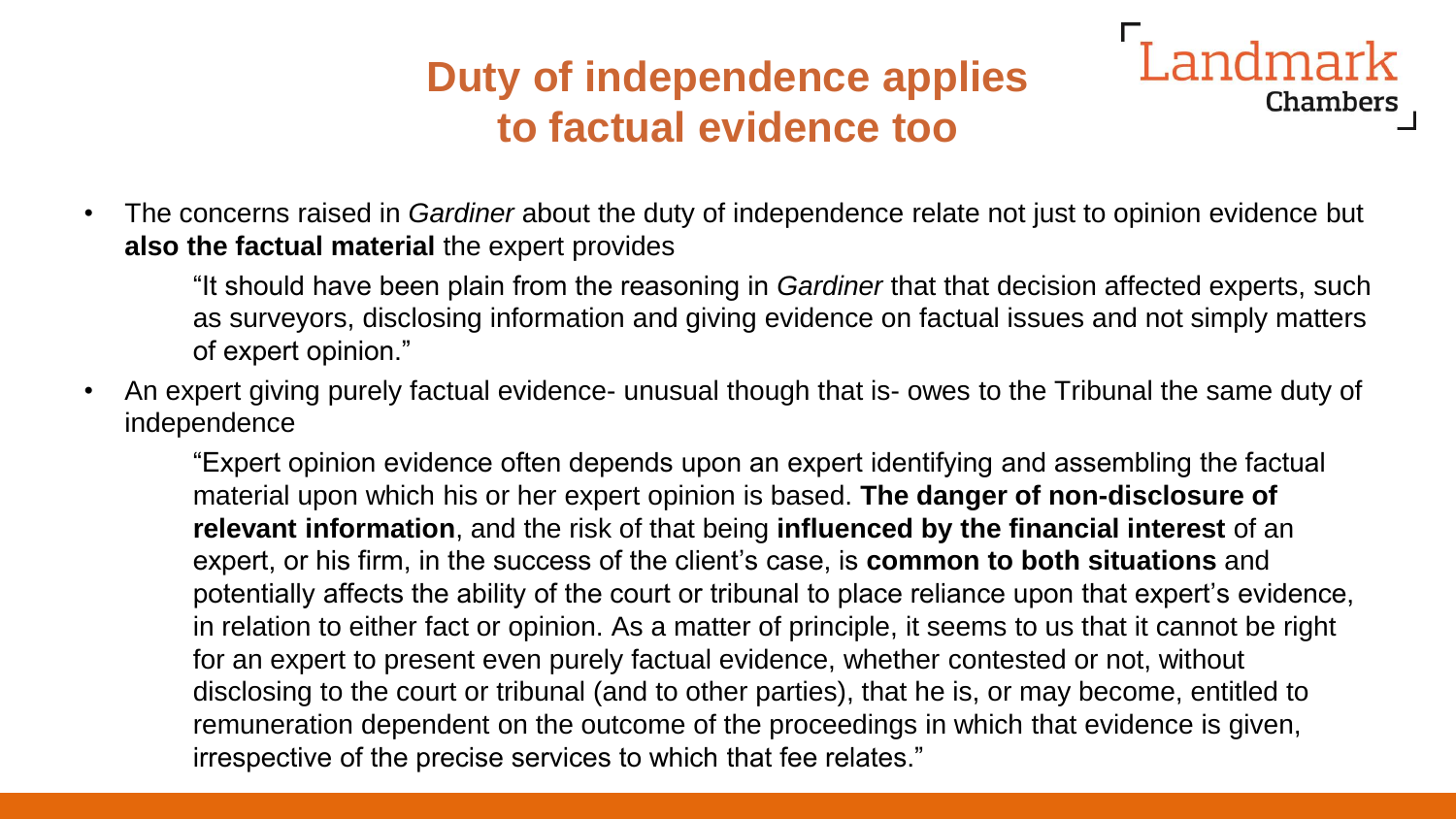#### **Non-disclosure to the Tribunal**

ndmark

Chambers

- In light of *Gardiner*, the potential sensitivity of the contingency fee payable to Mr W's firm and the procedural history in the case, the Tribunal was "surprised and dismayed" that the appellant's team did not raise those issues with the Tribunal before the hearing
- But for having raised the matter of the status of Mr W's evidence, no reason to suppose Tribunal would have known that the firm in which Mr W was partner had an interest in the outcome of the appeal
- Ordinarily, the Tribunal should refuse to receive evidence from an expert where such an abuse of process has occurred

(on a wholly exceptional basis, the Tribunal addressed Mr W's evidence in order to resolve one of the issues before it)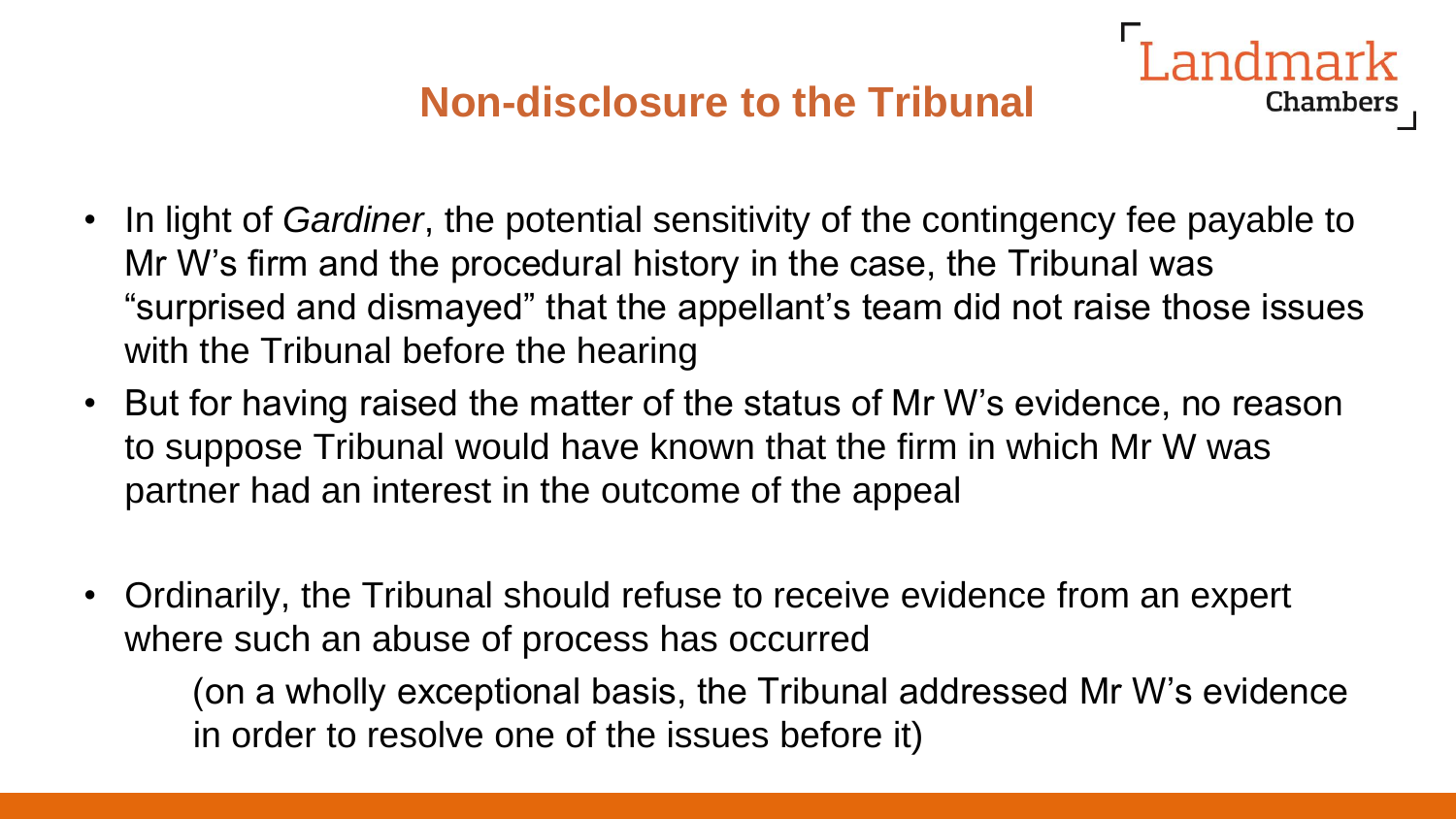### **Another referral to RICS**

Chambers

"It follows that we consider that we should draw the attention of the President of the Royal Institution of Chartered Surveyors to this decision. The Institution should have the opportunity to consider the implications of what happened in this case for the review it is carrying out of its Code of Conduct and Practice Statement for Surveyors acting as Expert Witnesses. The RICS may wish to consider **the extent to which its Practice Statement in relation to, for example, conditional fee arrangements applies**, or should apply, to a **surveyor who provides a factual witness statement** in litigation, and who does so acting in that capacity. We would expect professional bodies representing other experts who give evidence before this Tribunal to be addressing these issues as well. The Institution may also wish to consider whether the stance taken by Gerald Eve in this case involved a breach of its Code of Conduct or Practice Statement, having regard to the reasoning in *Gardiner*."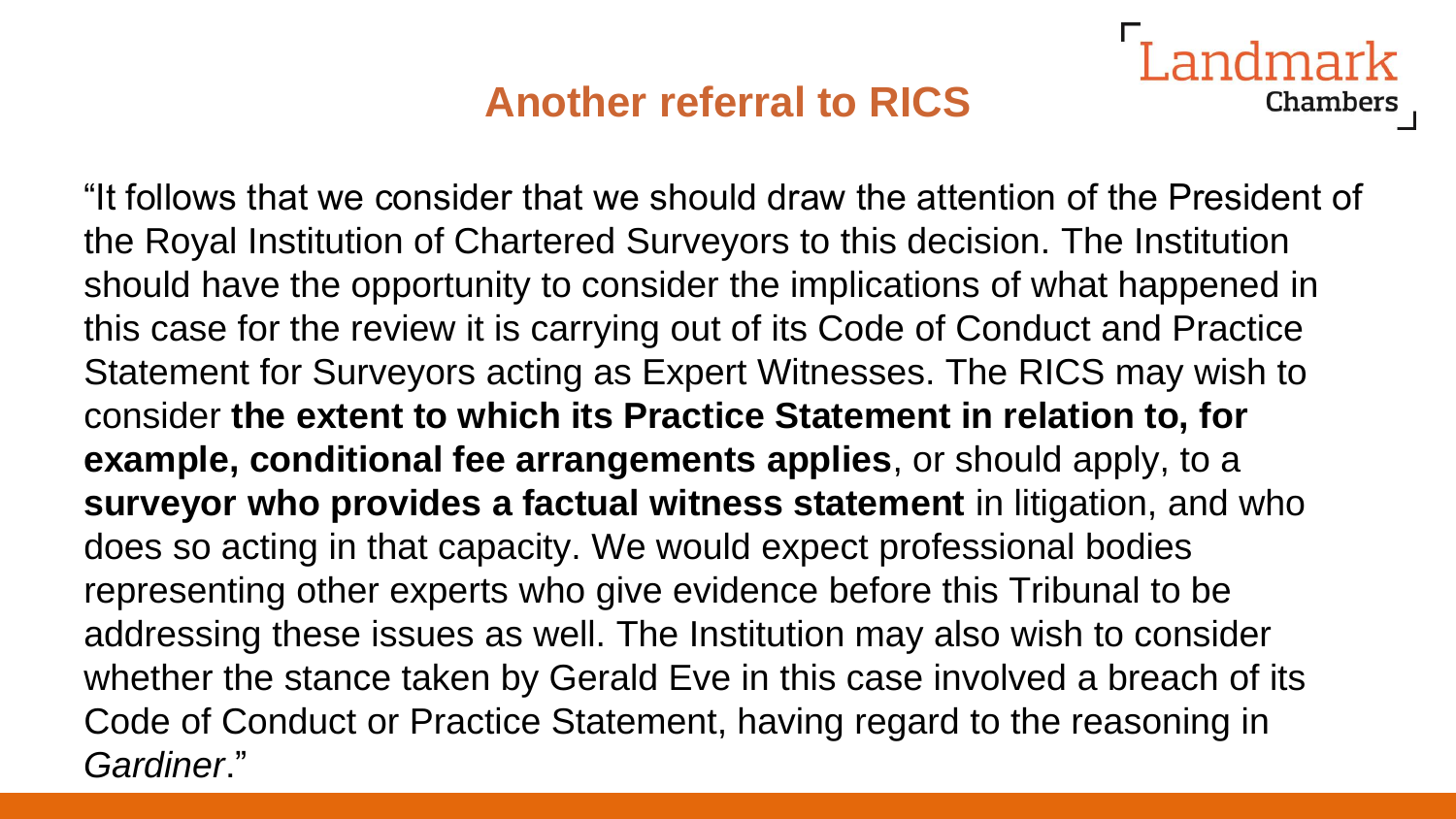## **Procedure recap: general themes arising**

- A stricter approach to compliance with rules of procedure, directions and orders
- The need for disputes to be resolved efficiently and at proportionate cost
- Both in interest of parties and wider public interest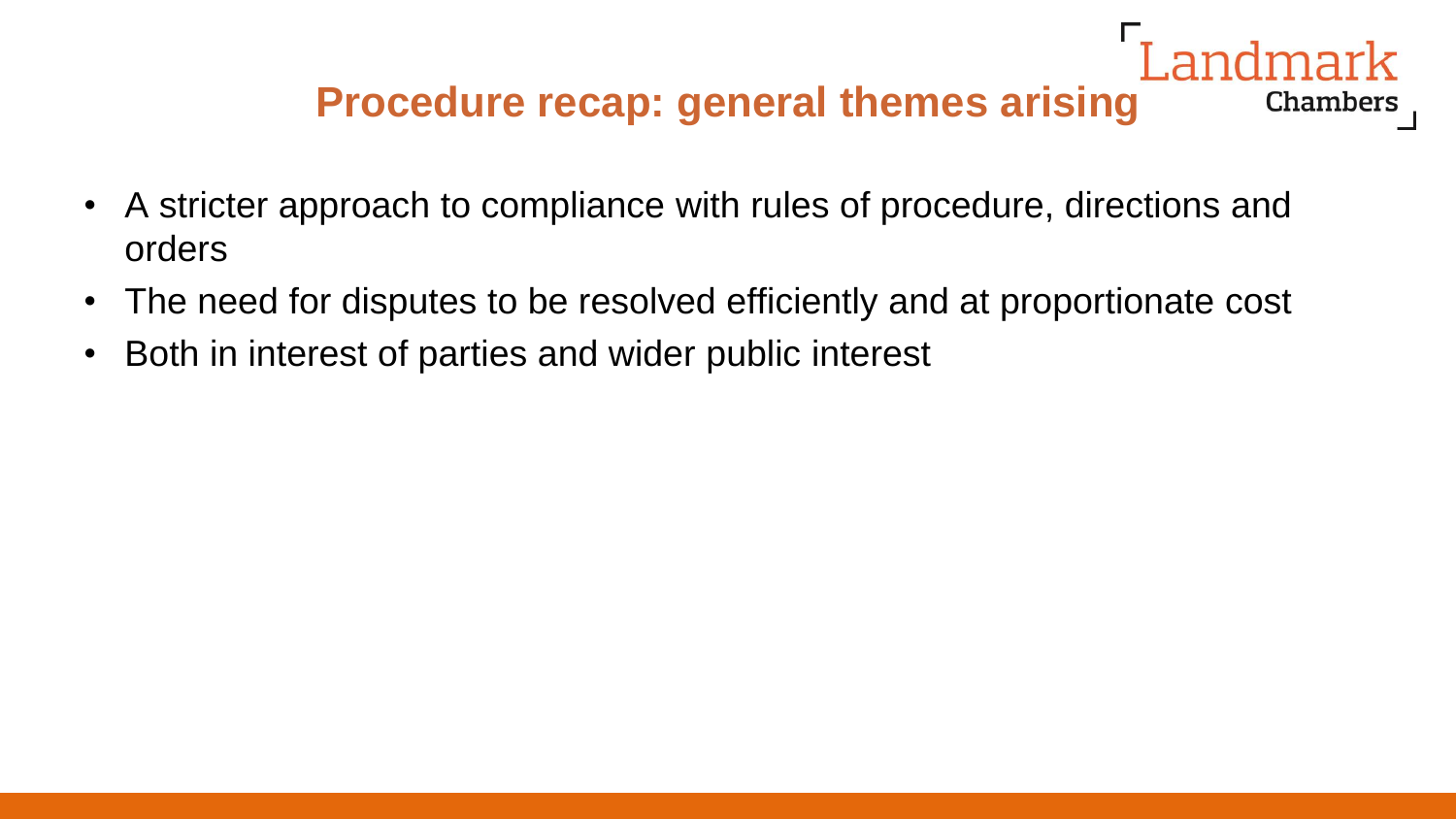#### *Hammerson*

- *Hammerson UK Properties plc v. Gowlett (VO)* [2017] UKUT 0462 (LC)
- Non-compliance with UT's procedural rules, practice directions and case management orders
- Relevance to UT's own practice of principles considered by Supreme Ct in *BPP Holdings v HMRC* [2017] 1 WLR 2945 and Court of Appeal in *Denton v TH White Ltd* [2014] 1 WLR 3926
- Application of the same principles as considered by UT in *Simpsons Malt Ltd v Jones* [2017] UKUT 0460 (VTE's rules and practice directions)
- Extensions of time
- Failure to file grounds of appeal with notice of appeal- and within permitted time after further extension granted
- Whether the appeal should be struck out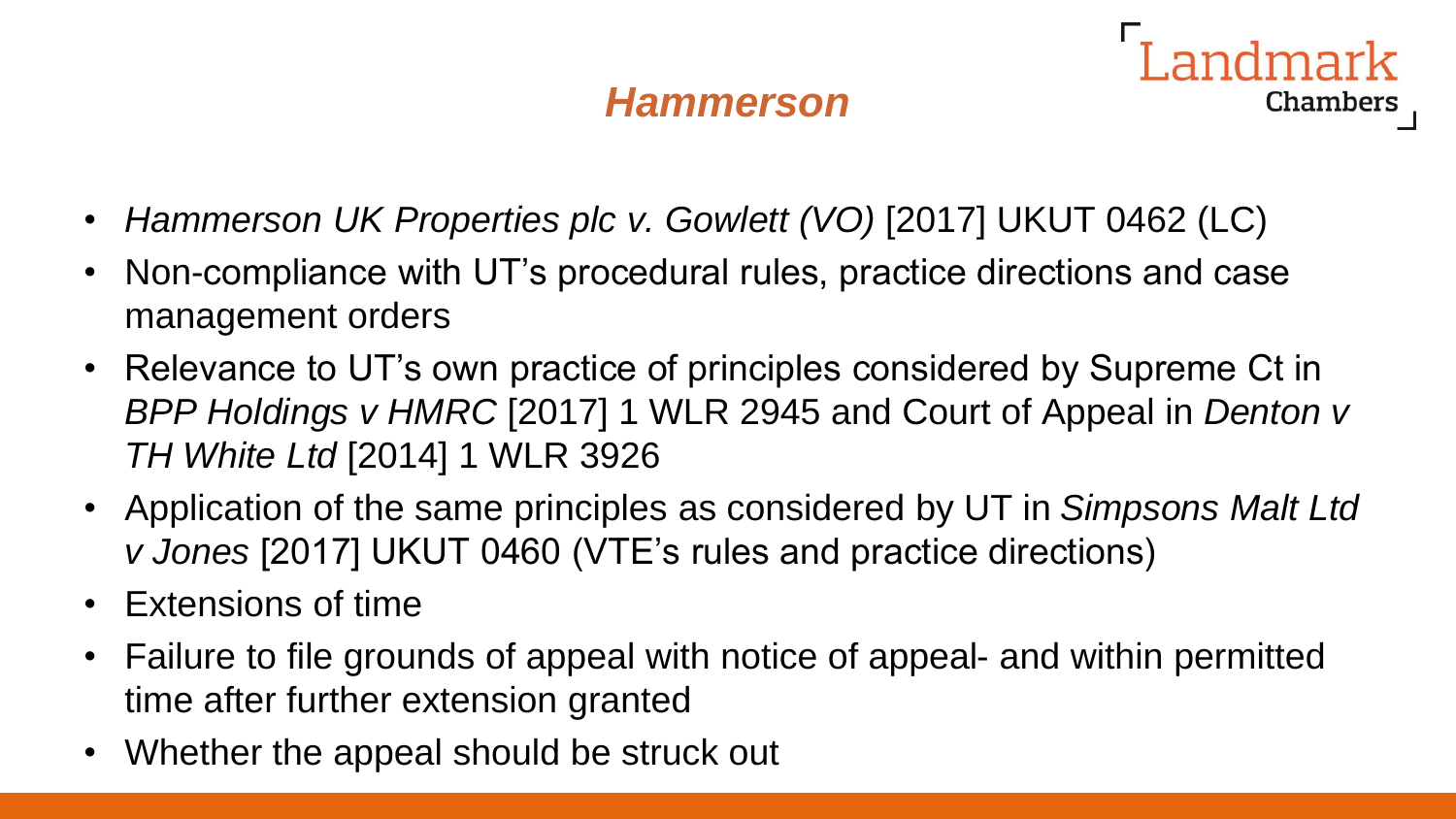## *(Denton)*

**Chambers** 

• 3-stage test in applications for relief from sanction under CPR 3.9(1)

(1) Is breach serious or significant (as opposed to trivial/minor/insignificant? (extent of breach and consequences); any material effect on the litigation? (2) Why did failure or fault occur? Overlooking deadline not a good reason, but developments in the case rendering previous timetable unreasonable, likely to be

(3) Consider all circumstances so as to deal justly with the application– relevant factors?

Includes CPR 3.9(1)(a) and (b): need for litigation to be conducted efficiently and at proportionate cost, and to enforce compliance with rules, practice directions and orders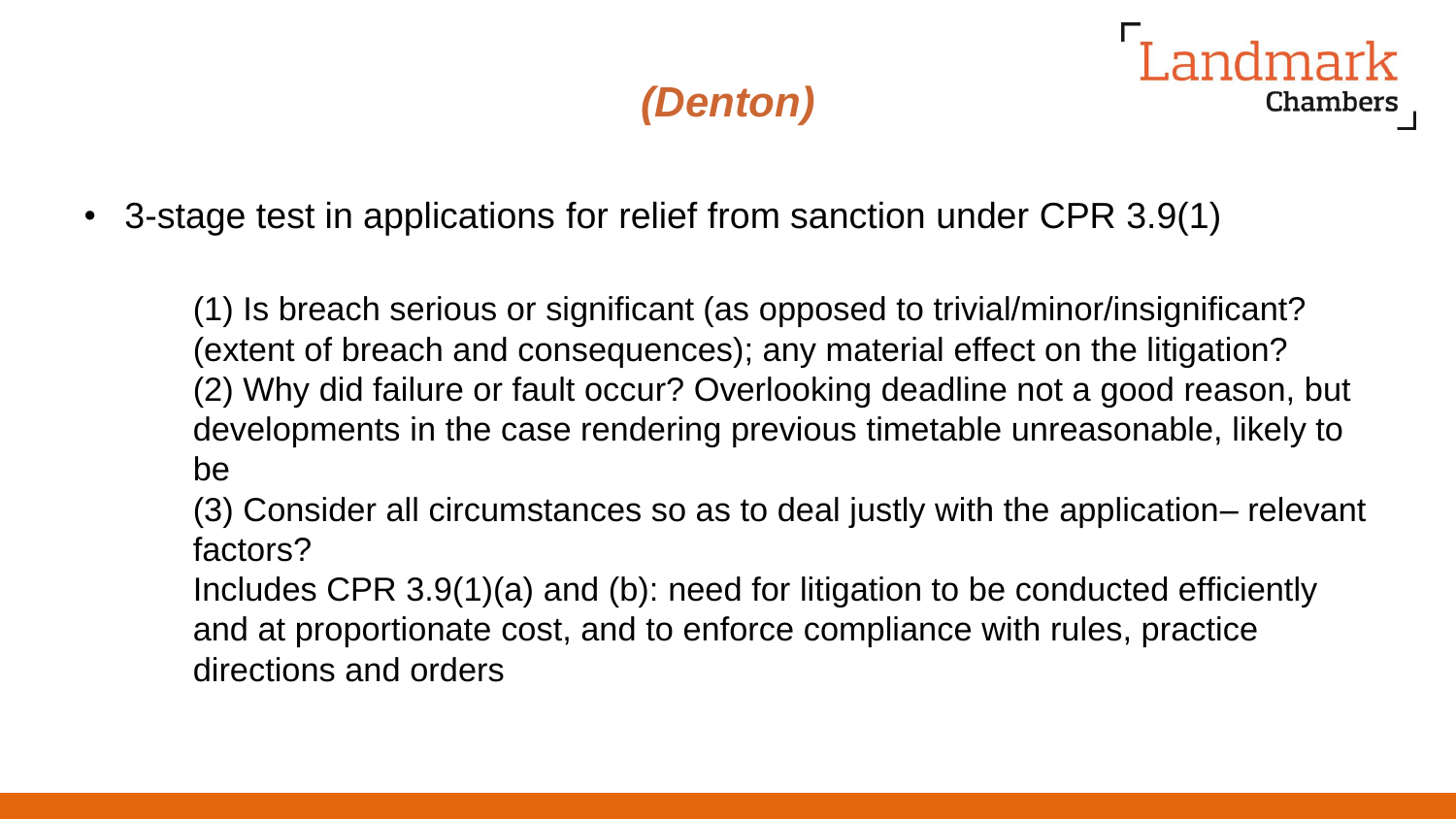#### *Hammerson* **facts**



- Appeal on ground of material change of circumstances
- Effect on value of opening of competing shopping centre
- High value case and 'complexities of arguments'
- But no request for special procedure
- Time extension for filing grounds of appeal and statement of case
- Time line:

20 Sept: VTE decision 17 Oct: Notice of Appeal & request for extension 11 Nov: UT decision on extension (only to 17 Nov) 15 Nov: Further application for extension 23 Nov: Direction for oral hearing re strike out 1 Dec : Oral hearing 15 Dec: Final date of extension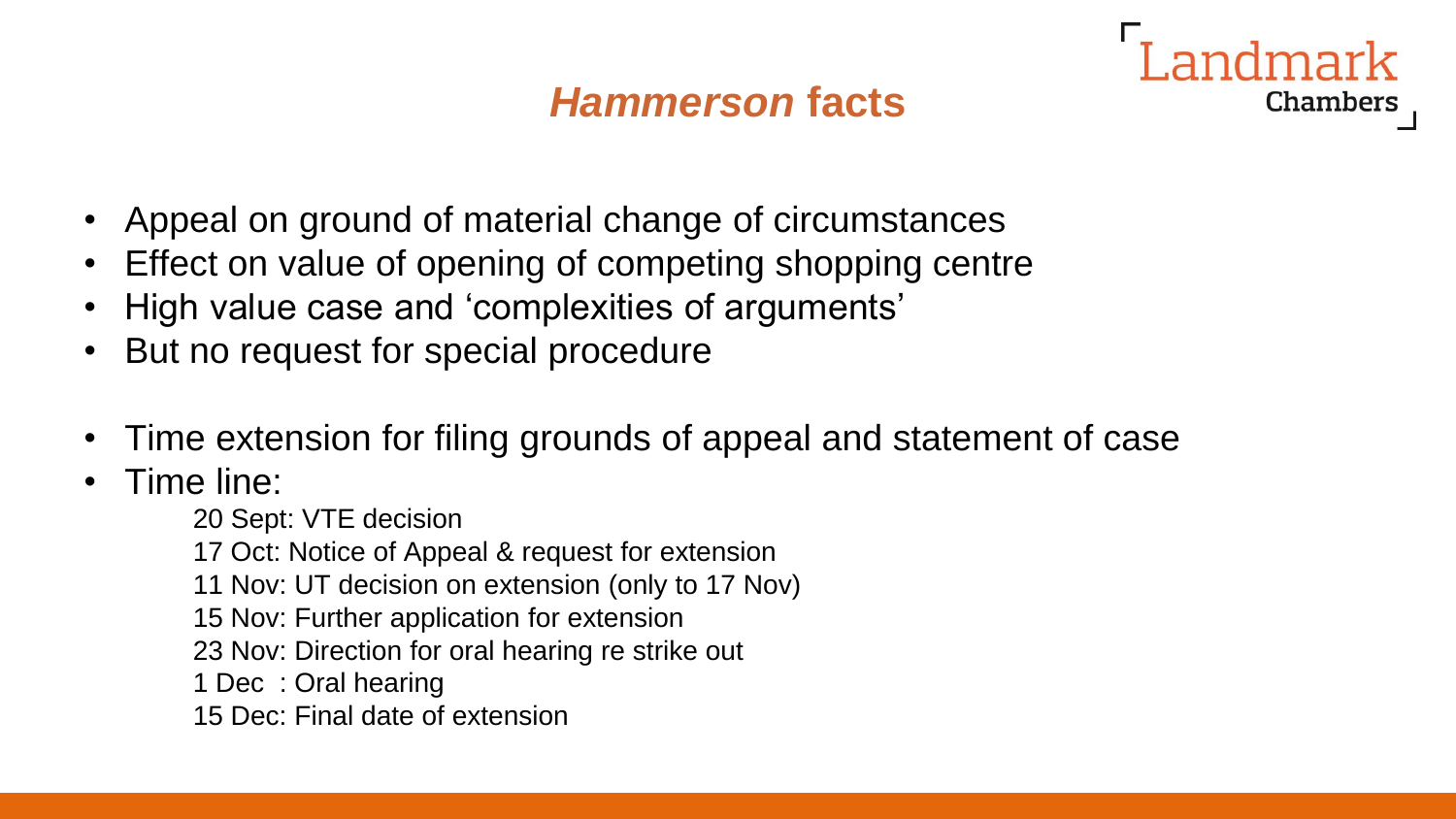## **Notability**



- Example of UT application of Denton 3 stage test in practice (paras 55 59);
- Very useful practical guidance as to what is, and is not, required in grounds of appeal in a statement of case;
- Examination of what constitute good reasons.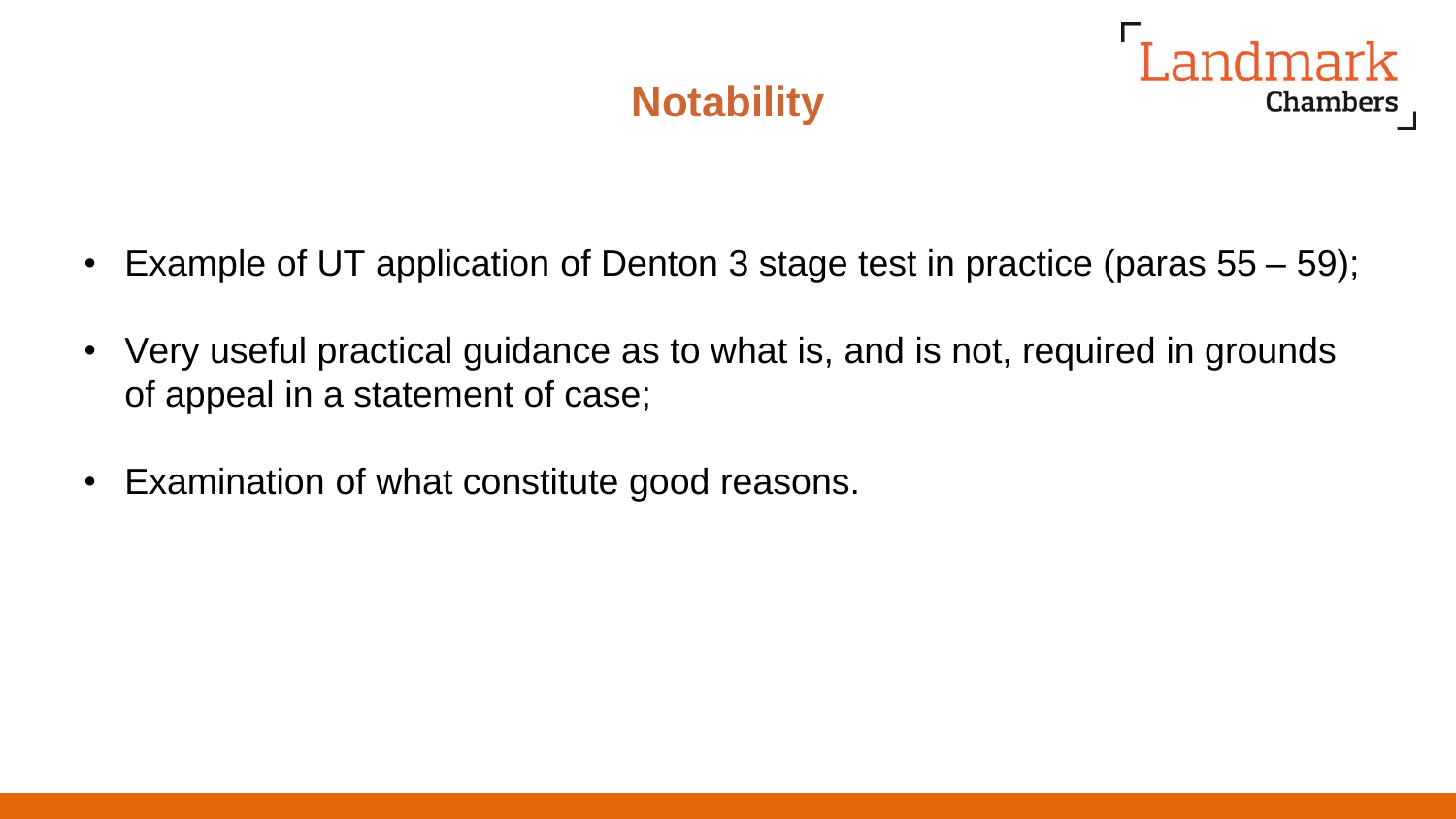## **Practical points**

Chambers

• Statement of Case

identify issues, in summary form basis of fact and law include valuation and comparables BUT NOT minute detail of facts, full evidence, detailed legal argument

- 28 days should be adequate (with safeguard in PD 6.2(4),(5))
- Short first extension usually granted if applied for with reasons, good or not so good (PD6.3)
- Crucial importance of applying for extension before expiry
- Tribunal practice on a second or further extension (hearing before a Judge)
- Good reason, as opposed to genuine reason for needing an extension?
- Practical guidance when appellant anticipates that case will be significantly different from case below (special procedure, sequential exchange of evidence)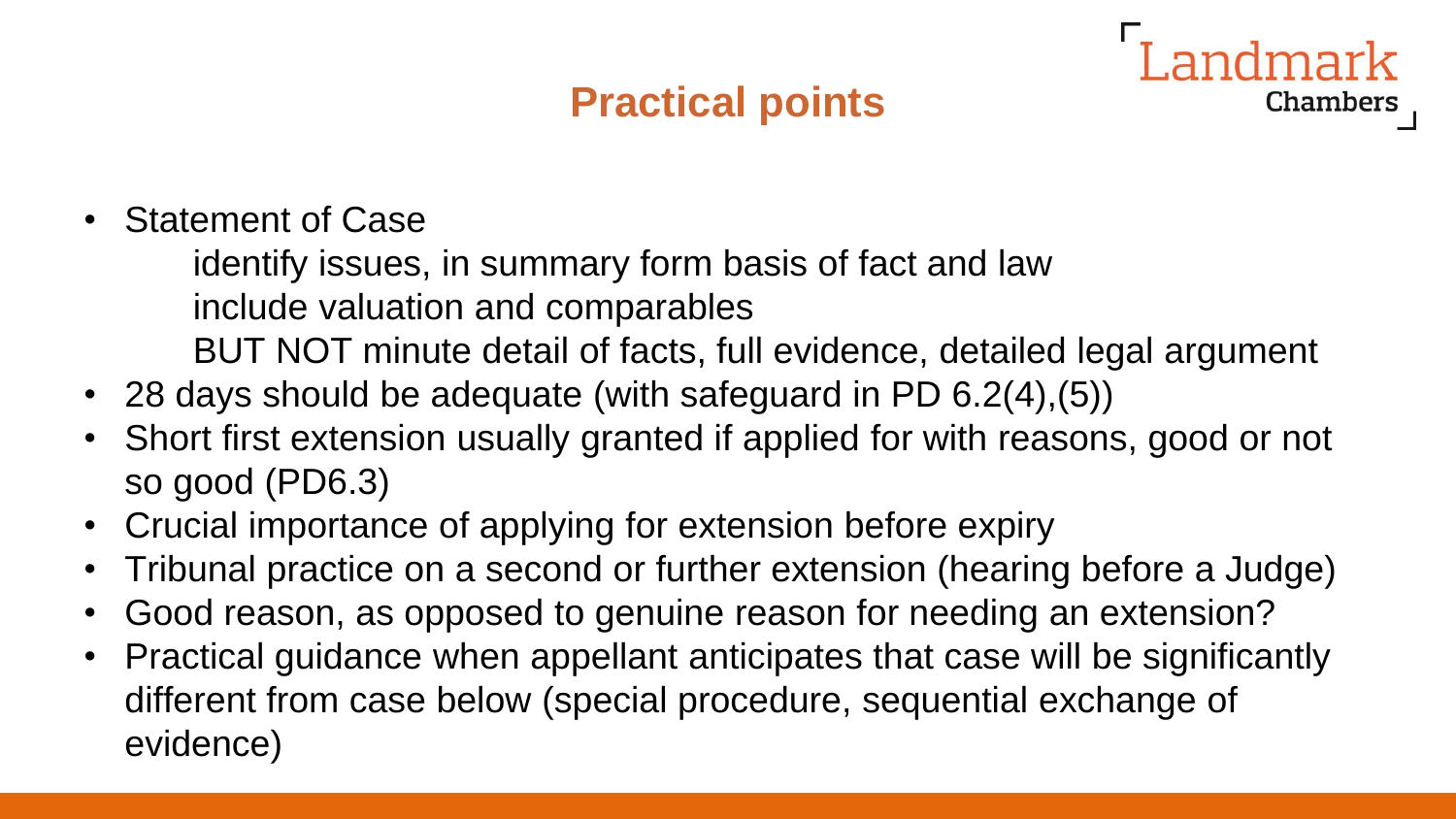## *Simpsons Malt*



- Five separate cases
- All appeals to UT against decisions of VTE to strike out; and refusals of VTE to re-instate
- Alleged non-compliance with VTE directions included:
	- Failures to contact VTE to indicate whether proceedings are still active (7 to 14 days before hearing date) PS/A2
	- Failure to re-serve statement of case under VTE pilot directions
	- Alleged failure to serve original statement of case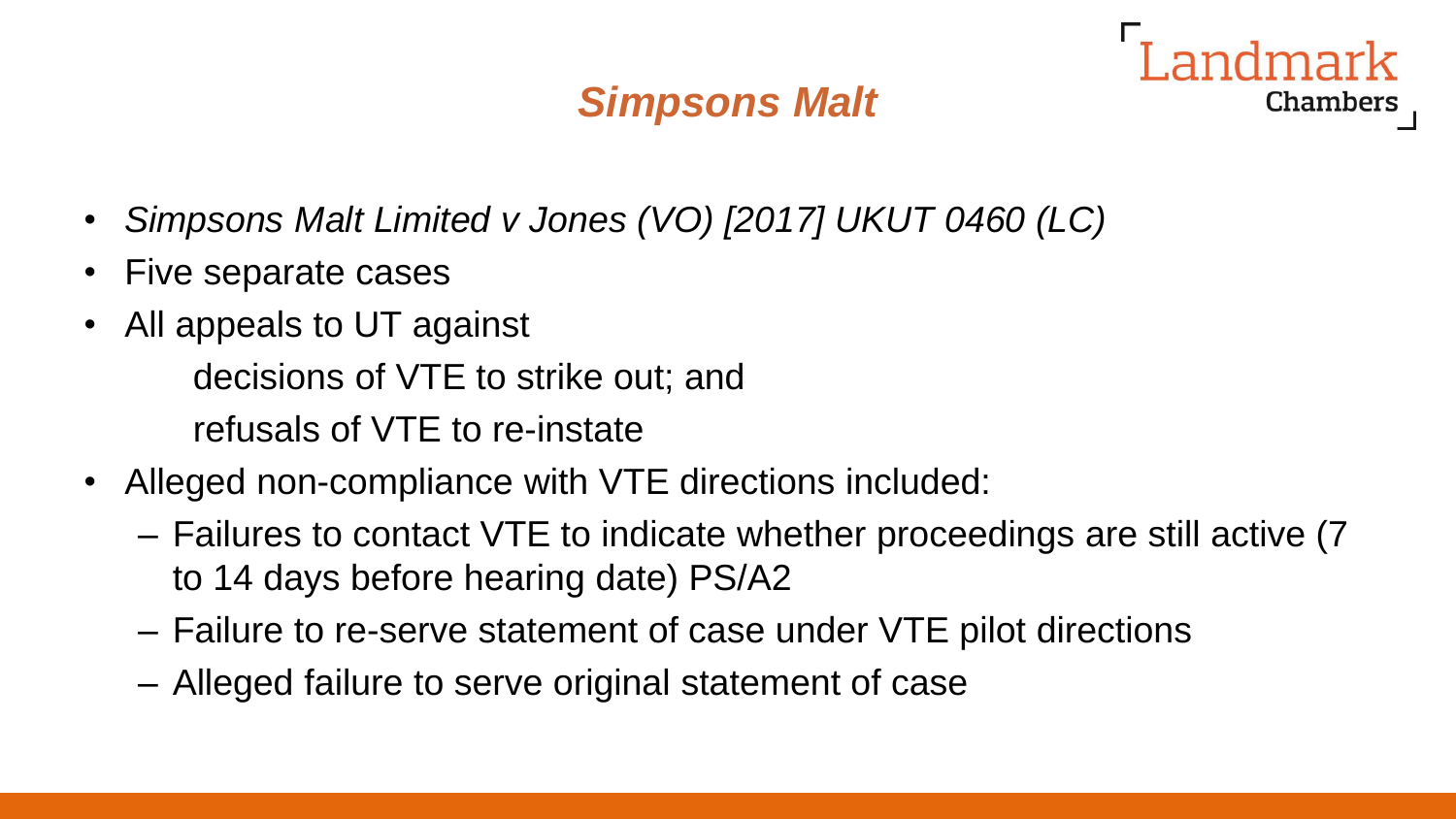## Landmark **Overall general approach of UT to VTE procedures** Chambers

- UT expressly not unsupportive of VTE's efforts to manage its caseload effectively
- Not condoning breaches of orders or Practice Statements
- No diminishing of "need for robust case management regime"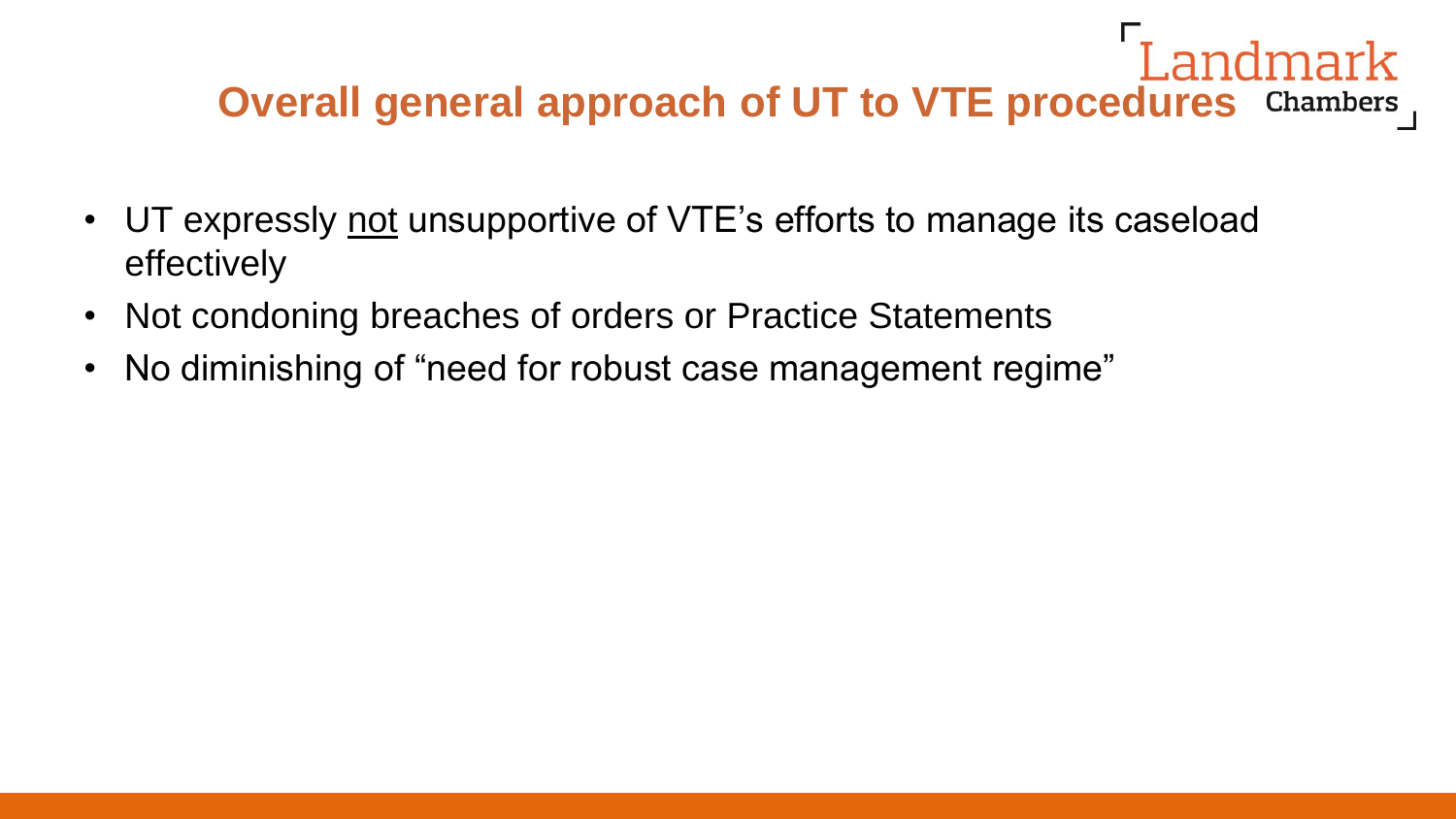## **Specific issues**

ndmark

- Appropriateness of automatic strike out for 'substantial failure' to provide statement of case (paras 9 & 10, PS/A7)
- Differences between strike out powers under Reg 10(1), Reg 10(3)(a), (b) and (c) and corresponding rights to apply to re-instate under Reg 10(5)
- Differences between:
	- consideration by VTE of application to re-instate (relief from sanctions); and
	- consideration by UT of appeal against strike out
- Duty to give decision notice and reasons (Regs 36(2) and 37(1)
- Lawfulness of 'exceptional reasons' criteria used in VTE approach and stated in Consolidated Practice Statement 2017
- Duty to give decision notice and reasons (Regs 36(2) and 37(1))
- Interpretation of various Practice Statements and the pilot scheme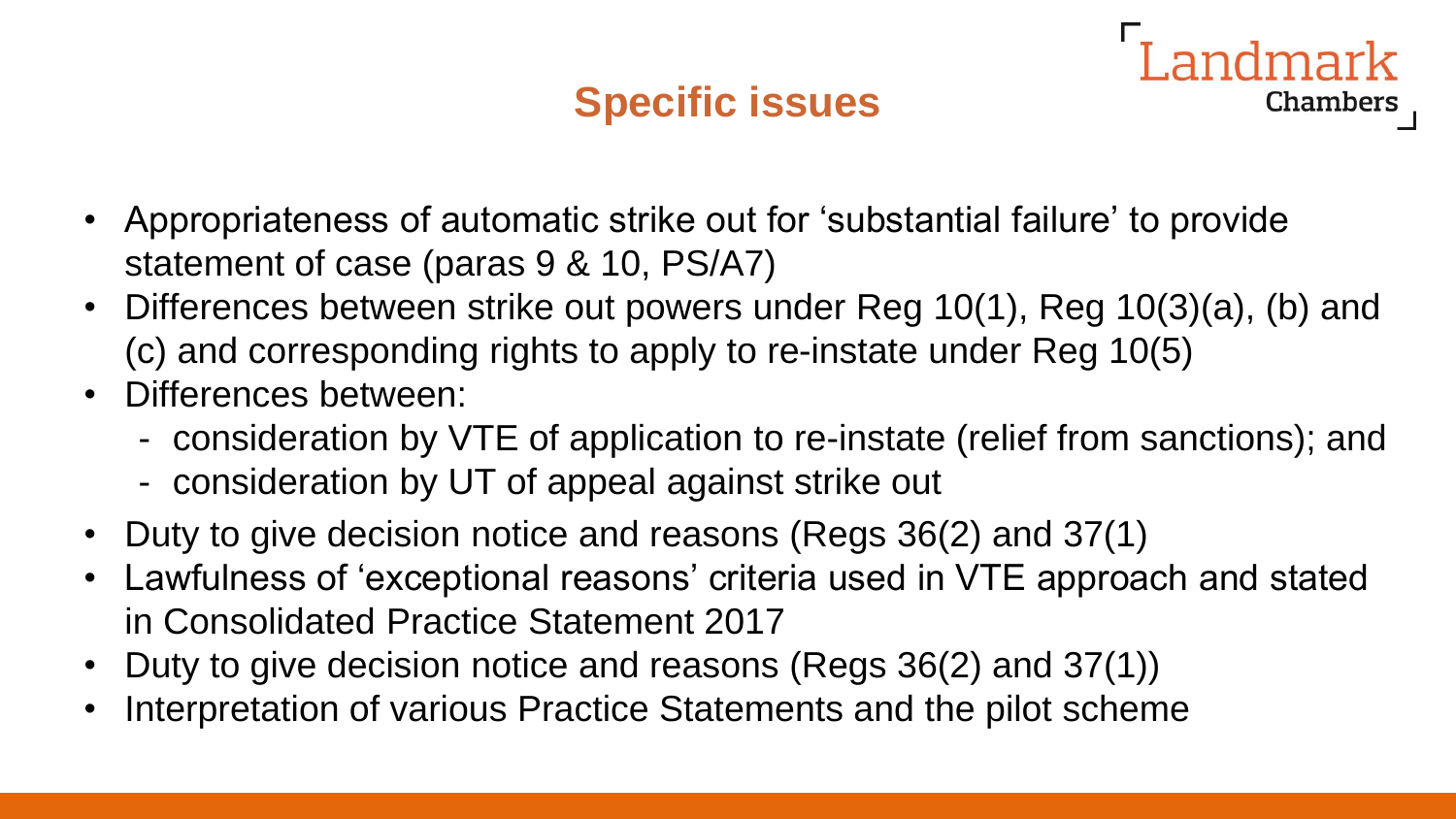## **The result**

- All appeals were allowed (though due to faults in VTE decision making- so beware failure to comply with procedures without good reason and the limited role of UT on appeal)
- Automatic strike out for 'substantial' failure to provide statement of case is **inappropriate** (para 34)
- Use of "Exceptional reasons" as sole criterion in discretionary strike out decision or application to re-instate is **unlawful**– Civil Court principles apply
- In some cases no procedural failings at all by Appellant
- In others, failure by VTE to provide reasons